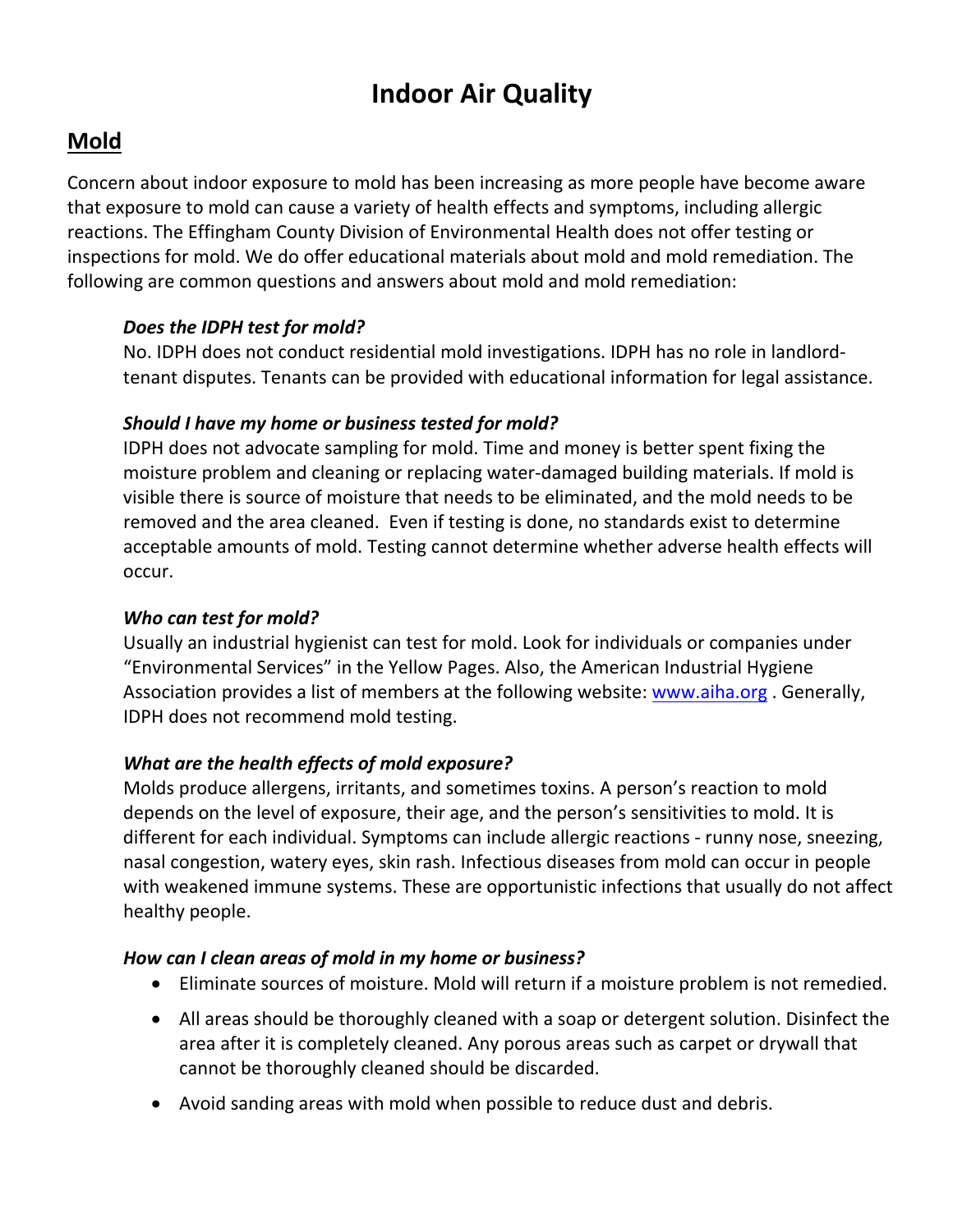- Debris should be bagged and sealed before removing from the work area. This helps prevent mold from spreading to the rest of the house. Provide continuous ventilation, especially when cleaning agents or disinfectants are used.
- Wear rubber gloves and protective clothing that can be easily cleaned or discarded. In addition, wear a N95 or HEPA filter mask

### *Are there professionals that perform mold cleanup?*

Yellow Pages ‐ "Fire and Water Damage Restoration." Internet ‐ www.certifiedcleaners.org/index.shtml or www.ascr.org

#### *Does IDPH license individuals to perform mold testing or cleanup?*

No. Nor does any other state of federal agency. IDPH cannot recommend the services of any contractor.

*I have mold in my apartment and my landlord will not address the situation. Can IDPH help?*

No. IDPH cannot enforce codes that define and protect indoor air quality. Persons in incorporated areas should contact their city government, while persons in unincorporated areas should contact their county government.

### *Where can I find more information about indoor mold and health?*

Please refer to the following Illinois Department of Public Health fact sheets: Moisture in the Home Reducing your Exposure to Mold Mold and Your Health

## **Radon**

Radon is a colorless, odorless, radioactive gas in the soil that comes from naturally occurring uranium in the soil. This gas can build up in your home and has been shown to cause lung cancer. Radon can enter your home due to air pressure and temperature differences between inside and outside the home. The only way to know if you have radon in your home is to test for it. Radon test kits may be available at various places such as hardware or home improvement stores or from various agencies. A list of radon measurement professionals and sources of radon test kits and testing can be found on IEMA's website. They do not endorse any company and simply provide the list as a service to the residents of Illinois. IEMA also has guidelines for measuring radon in the home.

Being informed on what radon is, determining your risk of exposure, and how to reduce its levels in your home is another way to help lower your risk for health problems.

For more information about radon, visit the following websites:

IEMA Radon website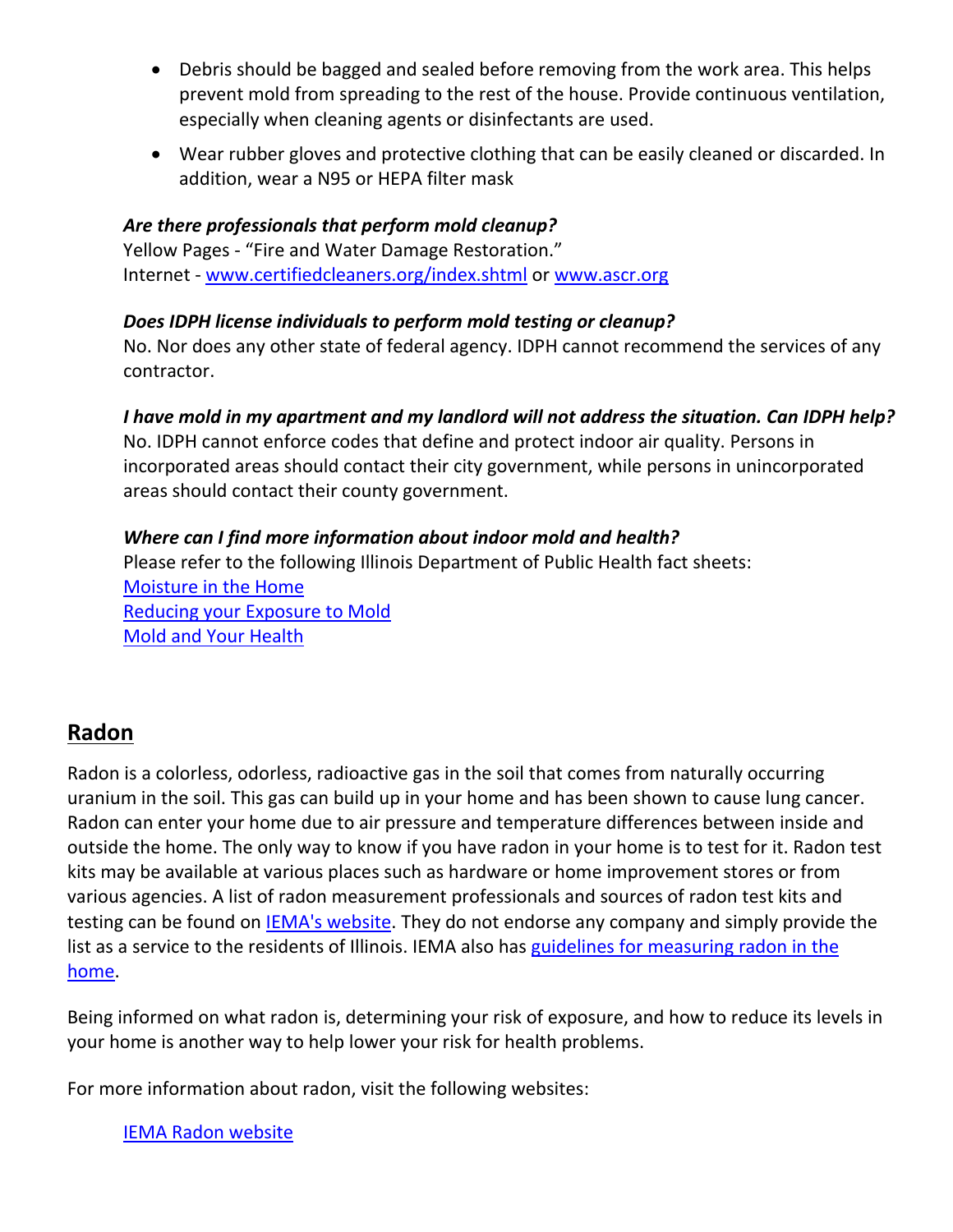United States EPA Radon website

University of Illinois Extension ‐ Take Action on Radon

SIL Radon Awareness Task Force

# **Carbon Monoxide**

Carbon monoxide (CO) is a colorless, odorless gas that has been known to cause illness and death. CO gas is found in fumes produced by such things as automobiles, stoves, burning wood, and heating systems. In enclosed spaces, these fumes will build up and can cause CO poisoning.

Common symptoms of CO poisoning include:

- Headache
- Nausea
- Weakness
- Dizziness
- Vomiting
- Chest Pains
- Confusion

All people are at risk of CO poisoning, especially those who may have weakened or underdeveloped immune systems. Many are poisoned accidentally with the most accidental poisonings occurring from December through February due to the reliance of heating with furnaces or warming up cars in a garage.

You can help protect you and your family from carbon monoxide poisoning by following these safety precautions from the CDC:

- DO install battery-operated CO detectors in your home, especially near heating sources. Change the batteries in the detector when you change your clocks from daylight saving time to standard time.
- DO have a qualified technician check your heating systems, water heaters, and other gasburning, oil‐burning, or coal‐burning appliances every year.
- DO have your chimney and flue inspected and cleaned yearly.
- DO make sure that your chimney is not blocked with snow before you use your fireplace.
- DO move to a fresh-air location and call 911 immediately if you experience the symptoms of CO poisoning.
- DO check frequently on children and the elderly.